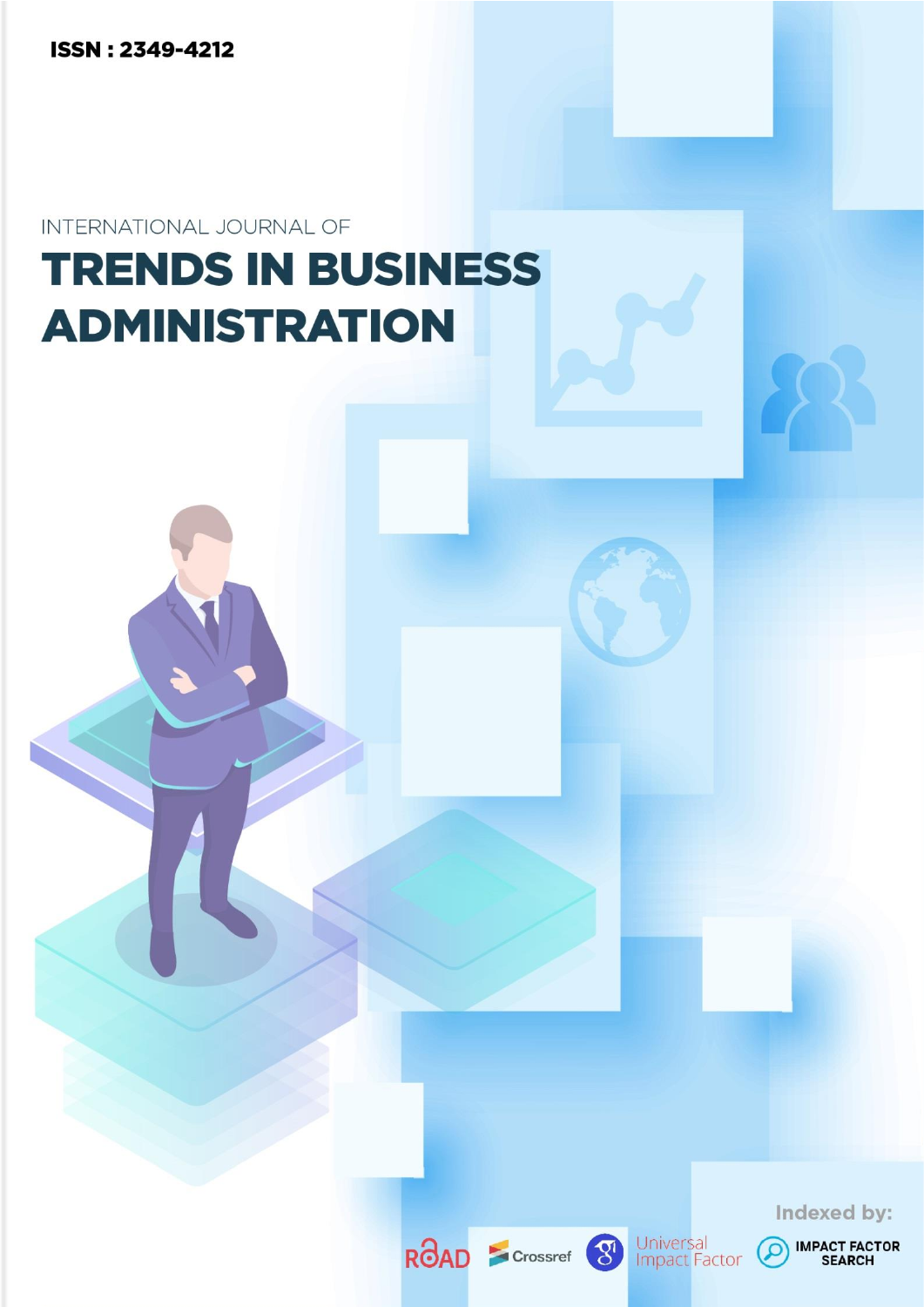International journal of trends in business administration ISSN: [2349-4212](https://portal.issn.org/resource/ISSN/2349-4212) 2022 year Volume 12, Issue 1 [Universal impact factor 7.828](http://universalimpactfactor.com/wp-content/uploads/2021/03/International_journal_of_trends_in_business_administration_management.jpg)

Founder and Publisher **academic journals PVT LTD**  Published science may 2011 year. Issued Quarterly. **Internet address:** <http://academicjournalonline.org/index.php/ijtba> 10/25 Thamotharan Street, Arisipalayam, Salem, India Principal Contact Academic Journal Online [info@academicjournalonline.org](mailto:info@academicjournalonline.org)

## **Editorial board**

- 1. Mallesh Thumalla
- 2. Edwin Prem Kumar
- 3. Farha Deeba Hassan
- 4. Sangeetha T.R.
- 5. Abdul Wahid Naureena
- 6. Urokov Uchkun Yunusovich
- 7. Baymirzaev Dilmurod Nematovich
- 8. Faisal Amjad
- 9. Muhammad Tariq
- 10. Nadeem Abbas
- 11. Mr. Iftikhar Ahmad
- 12. Usmanova Muxlisa Sagdullayevna
- 13. Pulatova Mokhira Bakhtiyorovna
- 14. Sangeetha Natarajan
- 15. Ibragimov Mansur Mardonovich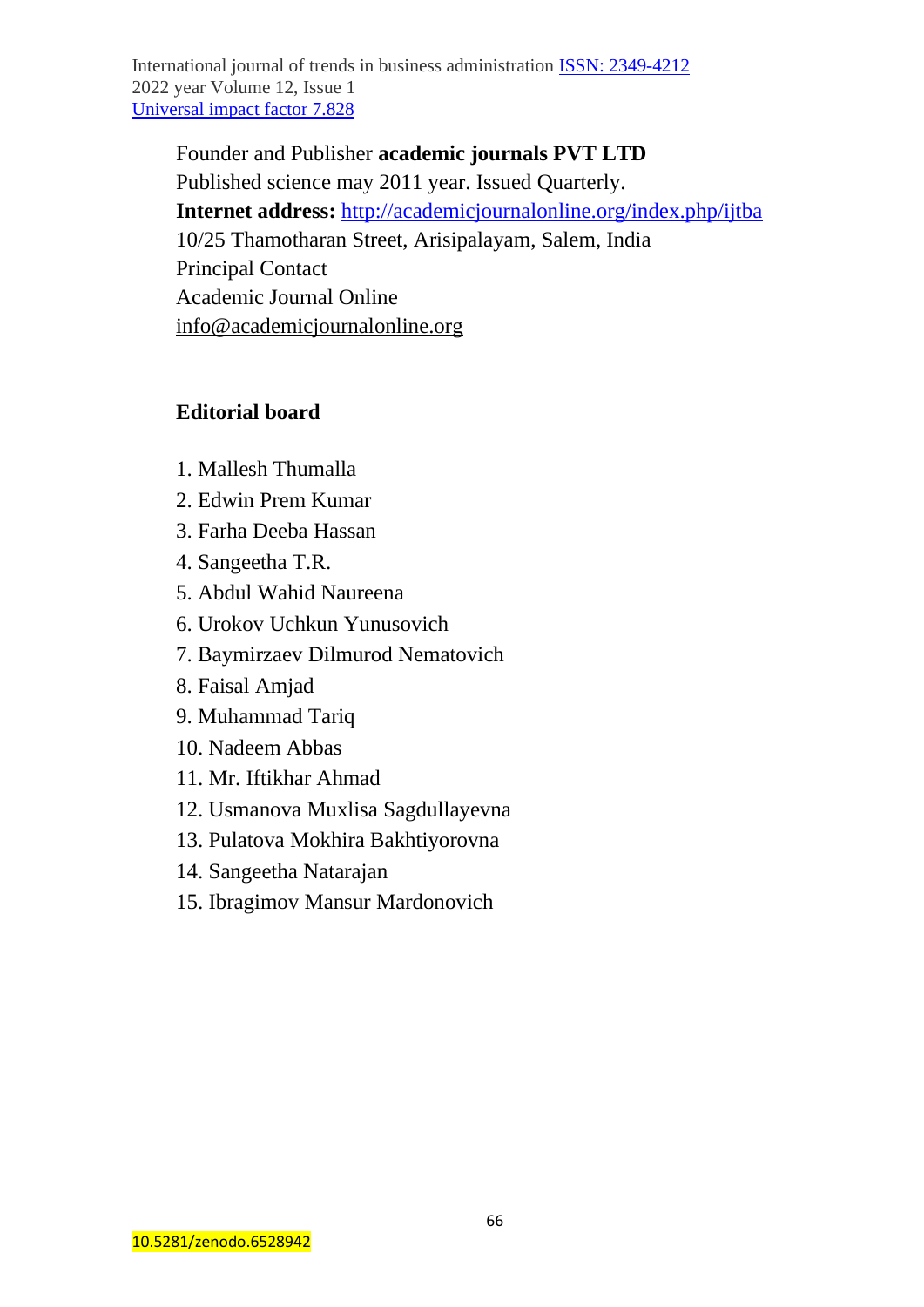# **INFORMATION TECHNOLOGIES - TO THE DIGITAL ECONOMY IT IS THE BEGINNING OF THE TRANSITION**

**Yangiboev B.Ya**. - Professor of Samarkand Institute of Economics and Service, Doctor of Economics.

**Abstract:** The article seeks to highlight the essence of information technology, their role in the transition to a digital economy and some of the issues that need to be addressed in the current process of globalization in the Republic of Uzbekistan, and draws some personal conclusions based on the tasks. Full presentation of the socio-economic potential of the digital economy and its introduction into all sectors of the national economy remains the most pressing issue today. It is to reveal the essence of these processes and to carry out work in this direction in accordance with the requirements of the time.

**Keywords:** information environment, information structure, information technology, computer technology, information and communication technology, electronic technology, digital technology, digital economy, internet, artificial intelligence.

#### **Introduction**

Full presentation of the socio-economic potential of the digital economy and its introduction into all sectors of the national economy remains the most pressing issue today. It is to reveal the essence of these processes and to carry out work in this direction in accordance with the requirements of the time.

At the same time, given the international importance of information technology in the current context of globalization, further development of cooperation with the world community and the introduction of advanced achievements are required to develop the digital sector as much as possible.

In recent years, various groups of experts from around the world have been proposing highly effective and up-to-date proposals on advanced development modules, including the development of each country's national economy on the basis of digital technologies. Without it, humanity could be left without the benefits of digital technology.

The results achieved in the field of digital technologies in the world in a short period of time are leading to radically new changes in the activities of people, companies, firms and organizations. As a result of these efforts, the world's population has greater access to computers and the Internet and access to their services. After all, it is much harder to imagine our lives today without computers and internet services.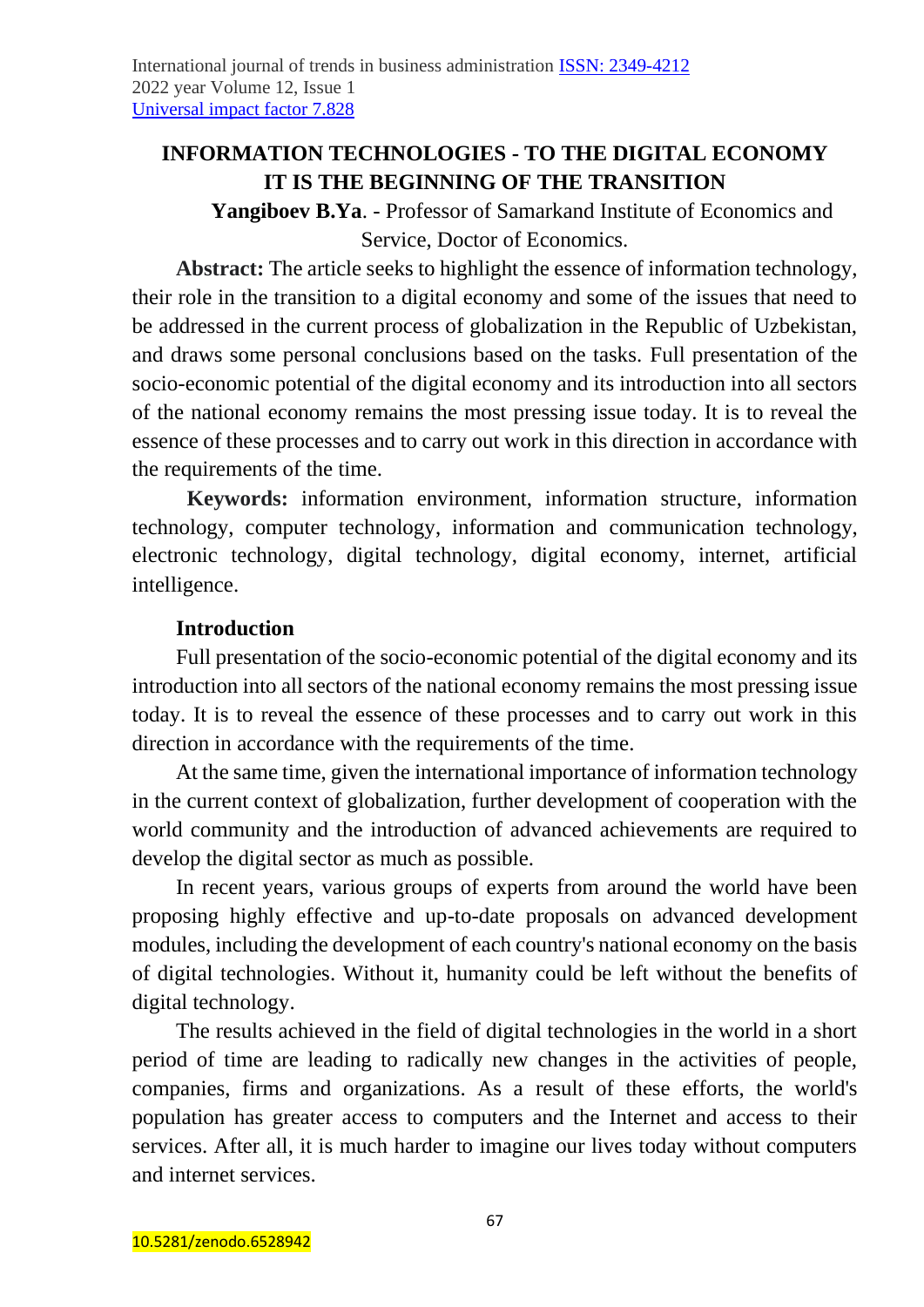It is becoming a natural process for the digital economy to serve the common interests of the people and to cover all aspects on a large scale. Such an economy provides many new knowledge and skills, requires radically new measures of social protection, a qualitatively new relationship between work and leisure.

The search for new solutions requires the cooperation of governments, civil society, political circles, and the scientific community to create modern technologies. Every day, we witness a growing body of evidence on how digital technologies contribute to peacebuilding, the expansion of human rights, and sustainable development for the benefit of society as a whole.

In our country, comprehensive measures are being taken to actively develop the digital economy, the widespread introduction of modern information and communication technologies in all sectors and industries, especially in public administration, education, health, industry and agriculture. The adoption of the National Program on October 5, 2020 by the Decree of the President of the Republic of Uzbekistan "On approval of the Strategy" Digital Uzbekistan - 2030 "and measures for its effective implementation" is a clear proof of our opinion.

According to the program, more than 220 priority projects have been launched to improve the e-government system, further develop the local market of software products and information technologies, establish IT parks in all regions of the country, as well as provide qualified personnel for all sectors of the national economy. Such positive changes will undoubtedly serve for a more prosperous and prosperous life of our people.

# **Analysis of the relevant literature**

Fitzsimmons, James A., and Mona J. Fitzsimmons (Service Management: Operations, Strategy, Information Technology, (6th ed.)), McGraw-Hill / Irwin, 2006; ISBN-13: 978-007-126346-7, and ISBN-10: 007-126346-2.Strategies for the 21st Century. McGraw Hill), IT SERVICE MANAGEMENT A Guide for ITIL ® Foundation Exam Candidates Second Edition Ernest Brewster, Richard Grifths, Aidan Lawes, John Sansbury - 2012), Australian School of Business Information Systems, Technology and Management. 2013, Professor Charles Fine Massachusetts Institute of Technology Sloan School of Management Cambridge, Massachusetts 02142, September 2010, Service Operations 15.768, Utkin V.B., Baldin K.V. (Informatsionnye sistemy i teknologii v ekonomike.-Uchebnoe posobie.- M .: UNITI, 2008), Kozirov A.A. (Information technologies in economics and management.-M .: 2009), Gromov G.R. (Informatsionnye tehnologii epoxi Interneta.-M .: Nauka, 2004) and others.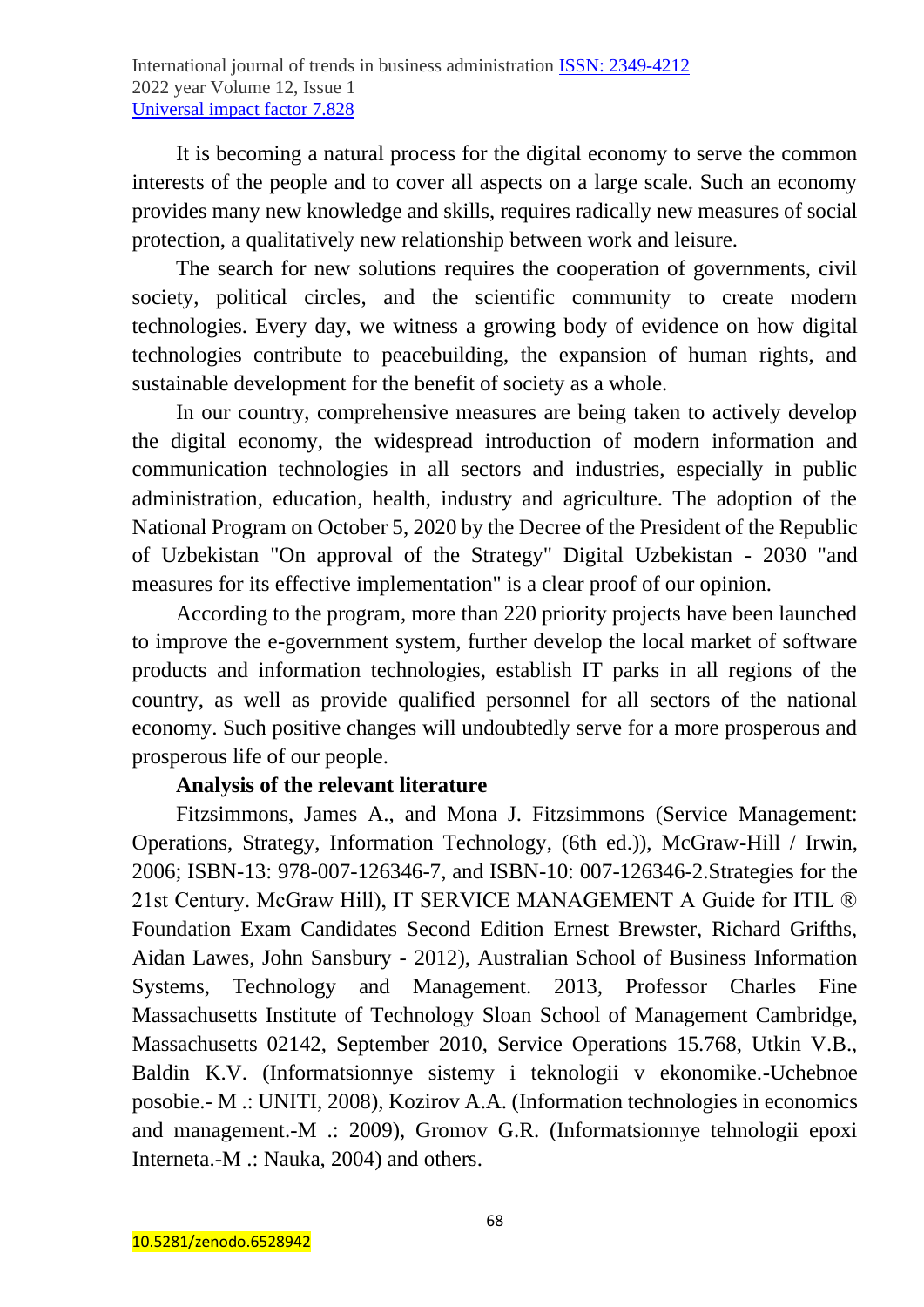Among our local scientists on information technology issues in Uzbekistan Gulomov SS, Abdullaev OM (Modern information systems and technologies in the economy.-T .: Impress Media, 2018, Gulomov S.S. et al. Blockchain technologies in the digital economy.-T., 2019, Abdullaev OM (Digital economy.-T. , 2020).

#### **Research methodology**

As a result of our research, information technologies, published literature on their content, relevant laws, legal documents and other sources were studied, based on which relevant opinions were formed and methods of scientific observation, logical thinking, analysis and synthesis were used.

## **Analysis and results**

In this article, we want to focus on issues related to the transition to a digital economy based on the development of information technology. Information technology is one of the main sources of the modern information bank of the national economy of each country. With the development of technology and new technologies, information technology in the collection and processing of relevant data has gone through several stages of its development.

As a result of the rapid development of science and technology, increasing the quality and reliability of data, the role of information technology in all sectors of the national economy has sharply increased.

Information technology is the first foundation of the transition to the digital economy. It would be more accurate to call it digital information technology, because information technology is based on relevant numbers. Their evolution is divided into several stages. Clearly, the emergence and development of digital information technology is an objective process driven by the demands of society's development.

Today, the main goal of the promotion of digital information technology is to create a system of information technology at a level that allows you to solve any strategic tasks, make decisions on the optimal management of socio-economic processes. This will have an impact on the development of the digital economy.

Creating and using new information technology systems is an opportunity to meet existing needs. In this case, all users are actively involved in the promotion of digital information technology.

Today, digital information technology focuses on the mass and rapid processing of information. They should help managers make wise decisions, protect themselves from possible unforeseen events in a changing market, create the conditions necessary to ensure competitiveness, and ultimately succeed.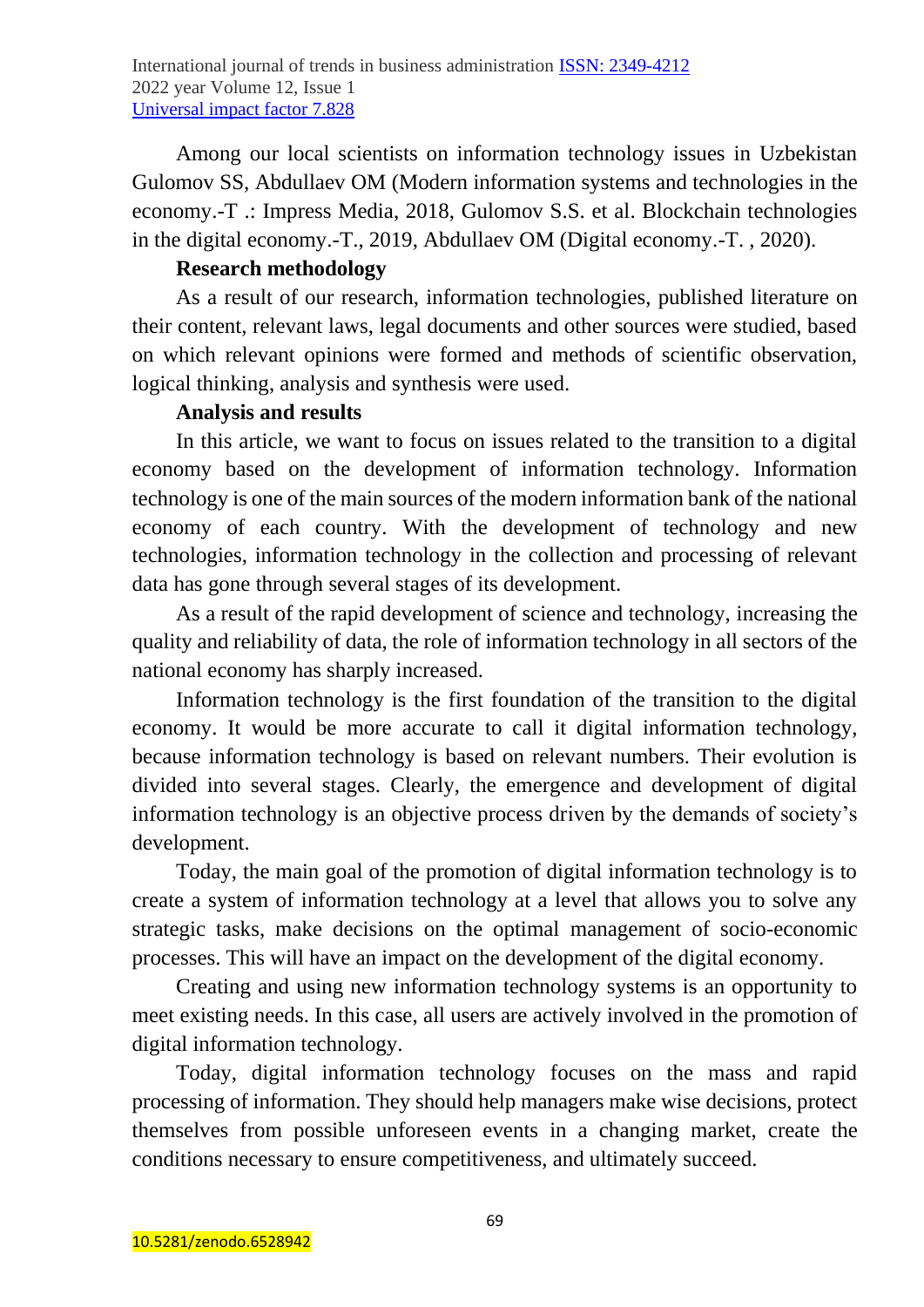The rapid introduction of digital information technologies in the national economy and in all spheres of the social sphere is a priority for all countries.

Today, the rapid process of digitization has created a "new economy", ie the digital economy. This little-studied and deep-rooted economy offers great opportunities for producers to organize effective marketing activities in business and social spheres, minimize costs, maximize profits, sell goods and services successfully.

Creating and using new information technology systems is an opportunity to meet existing needs. In this case, all users are actively involved in the promotion of digital information technology.

Today, digital information technology focuses on the mass and rapid processing of information. They should help managers make wise decisions, protect themselves from possible unforeseen events in a changing market, create the conditions necessary to ensure competitiveness, and ultimately succeed.

The introduction of information technology and its rapid development has become one of the main priorities for a number of countries. They are characterized by a long period of digital development, continuity of priorities, from the creation of basic information and communication technologies to the formation of optimal policies in this area and support for the widespread introduction of digital technologies.

In Uzbekistan, 2020 was dedicated to the problems of the digital economy and was declared the "**Year of Science, Enlightenment and Development of the Digital Economy.**" This is very symbolic. In the same year, the full digitization of such areas as transport, geology, education, archives was set. A single electronic system - "**project.gov.uz**" has been introduced for consideration of draft regulations by all interested ministries, departments, local executive authorities, approval (visa issuance) using an electronic digital signature.

At present, an information technology park with modern infrastructure has been built in Tashkent, Nukus, Bukhara, Namangan, Samarkand, Gulistan, Urgench, and in some districts of the regions. The creation of such parks is a prelude to the big steps towards the digital economy.

The new version of the portal "Single interactive public services" on the further development of forms of communication of individuals and legal entities with government agencies in the accelerated development of information technology in the country on the basis of the widespread introduction of the Internet, virtual reception for entrepreneurs - "business.gov The launch of the .uz portal can be considered as the beginning of important events.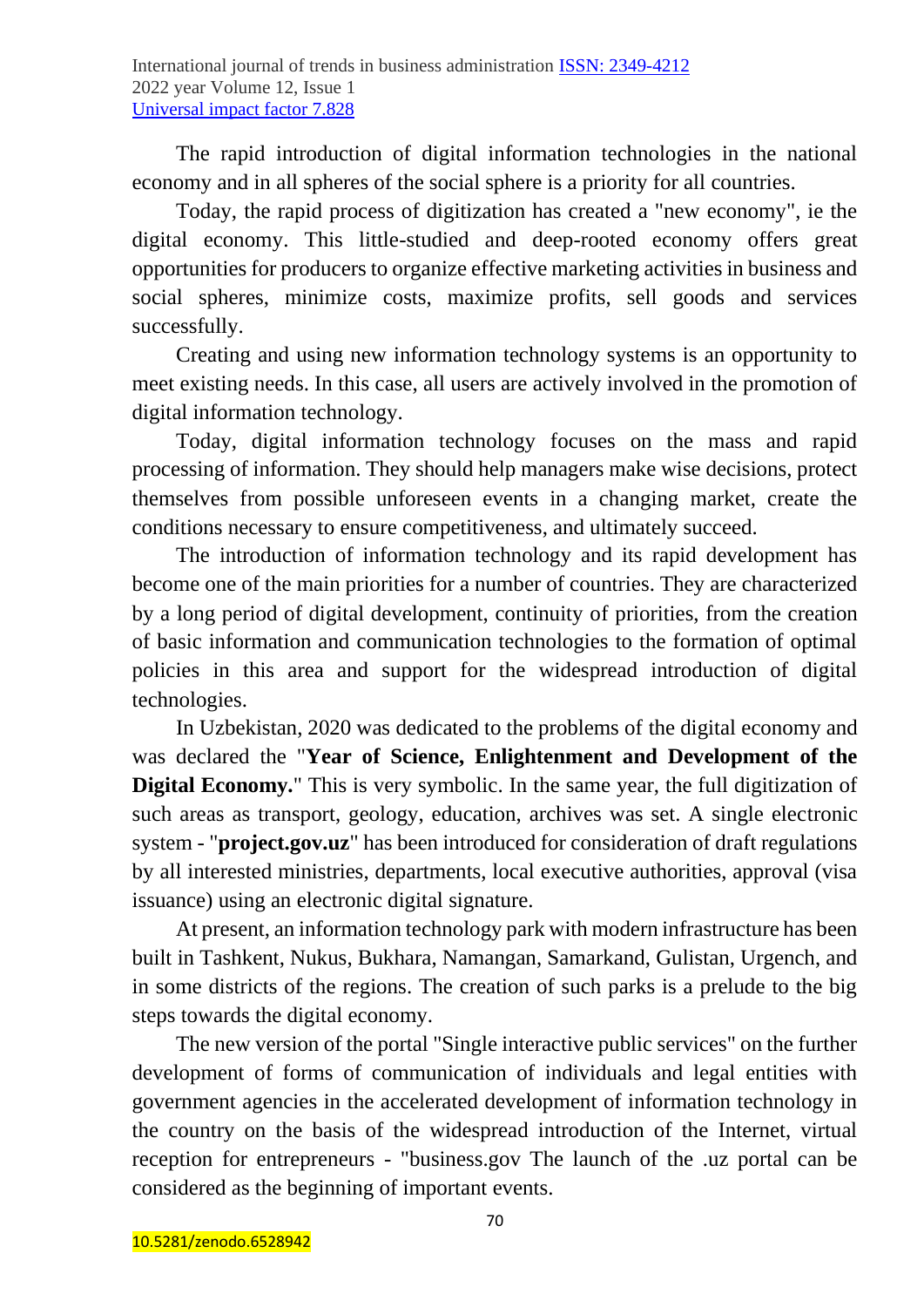According to the information service of the Ministry of Information Technologies and Communications, a number of measures have been taken to develop telecommunications infrastructure, including the expansion of trunk telecommunication networks at 237 facilities across the country, modernization of their equipment and interregional transmission capacity of 200 G bit. and 40 Gbit s at the inter-district level. However, all this does not lead to the conclusion that the level of information technology is sufficient.

Uzbekistan ranks 95th in the world in the index of development of information and communication technologies. Our country ranks 129th in the ranking of countries in terms of Internet speed (in this regard, it should be noted that Uzbekistan is twice lower than the average in the Commonwealth of Independent States), 140th in the Index of Economic Freedom.

This means that along with some positive developments in the development of the digital economy in Uzbekistan, there are many issues that need to be addressed. As the President noted, "Although our country has risen by 8 places in 2019 according to the International Information and Communication Technologies Development Index, we are still far behind. It is also true that most ministries, departments and enterprises are far from digital technologies "(New Uzbekistan, January 28, 2020, No. 2).

It is no secret that the staff of most sectors of the national economy, even the leaders, as well as our population, do not have the skills to fully understand the nature of the problems associated with the development of information technology and communications. This is another obstacle to accelerating the development of the digital economy.

There are also pending issues in the implementation of online and other types of payments. In 2017, only 34% of account holders in the country made digital payments. This figure is 96 per cent in the UK. It is noteworthy that in our country there are ample opportunities to increase the number of payments through the terminal.

The development of our country, of course, requires special attention to the issues of ensuring close cooperation between government agencies and businesses on the introduction of innovative ideas, technologies and developments, the development of personnel with deep knowledge and intellectual potential.

According to the World Bank, 66% of the world's total wealth falls on human capital, mainly the level of knowledge of the individual. Therefore, in his address to the Oliy Majlis on January 24, 2020, the head of our state emphasized that "the greatest wealth is intelligence and knowledge, the greatest heritage is a good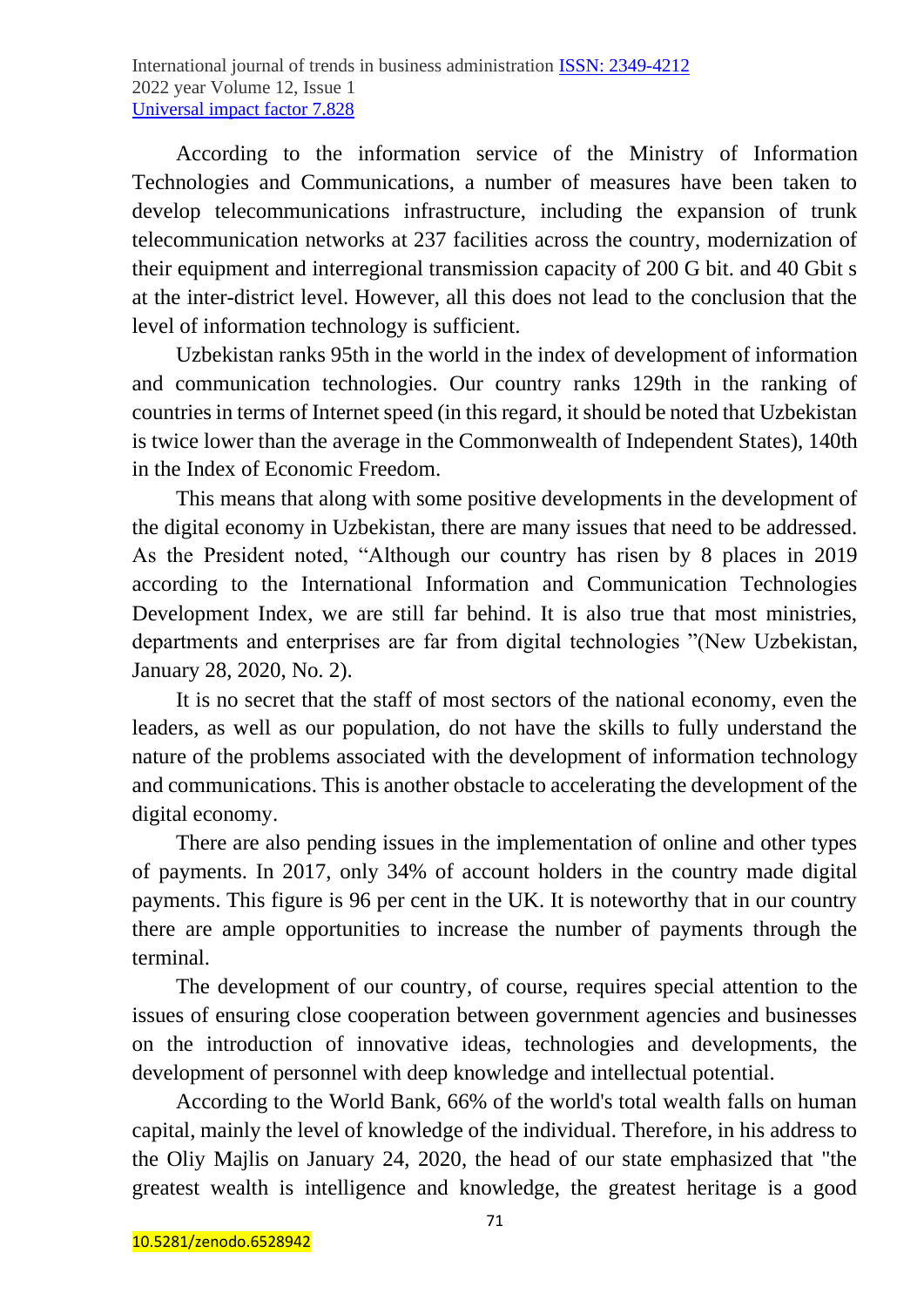upbringing, the greatest poverty is ignorance" (// htth: // own / politics / zbekistonrespublikasi - president –shovkat –mirziyoev -oliy-25-01-2020).

So, what were the obstacles or problems in the widespread introduction of information and communication technologies in the economy? We have touched on some of them above. However, according to analysts at the consulting service ERGO Research 8Advisory, the main problem we have is the telecommunications infrastructure, poor quality of communication and insufficient funds from the state budget.

 As a result of low investment in information and communication technologies, the density of base communication stations was low. This leads to the internet, mobile services not working well, resulting in a slowdown in digital economic growth, digital outages. However, the development of information technology can also be caused by the following.

- risk of cyber attack, problems with personal data protection;

 -Increasing unemployment, the development of information technology and its implementation may lead to the disappearance of many industries and professions.

Based on the above, we can summarize the following:

 - During the years of independence, our country has undergone profound changes in science, including information technology, as a result of which there is a great need for the transition to a digital economy in all sectors of the national economy, and all conditions are created for this;

 - When it comes to information technology, it should be noted that information is involved both as a material and as a product;

 - information technology - a process that uses a set of means and methods of data collection, processing, transmission to obtain information about the state of an object, process or new feature of the event;

 - Information technology is the first basis for the transition to the digital economy. It would be more accurate to call it digital information technology, because information technology is based on relevant numbers.

 - Information technology is the basis for the transition to the digital economy, its foundation, the starting point.

 - Information technology has become an active force in production, and artificial intelligence has created an opportunity to solve qualitatively new tasks of technical development.

# **References:**